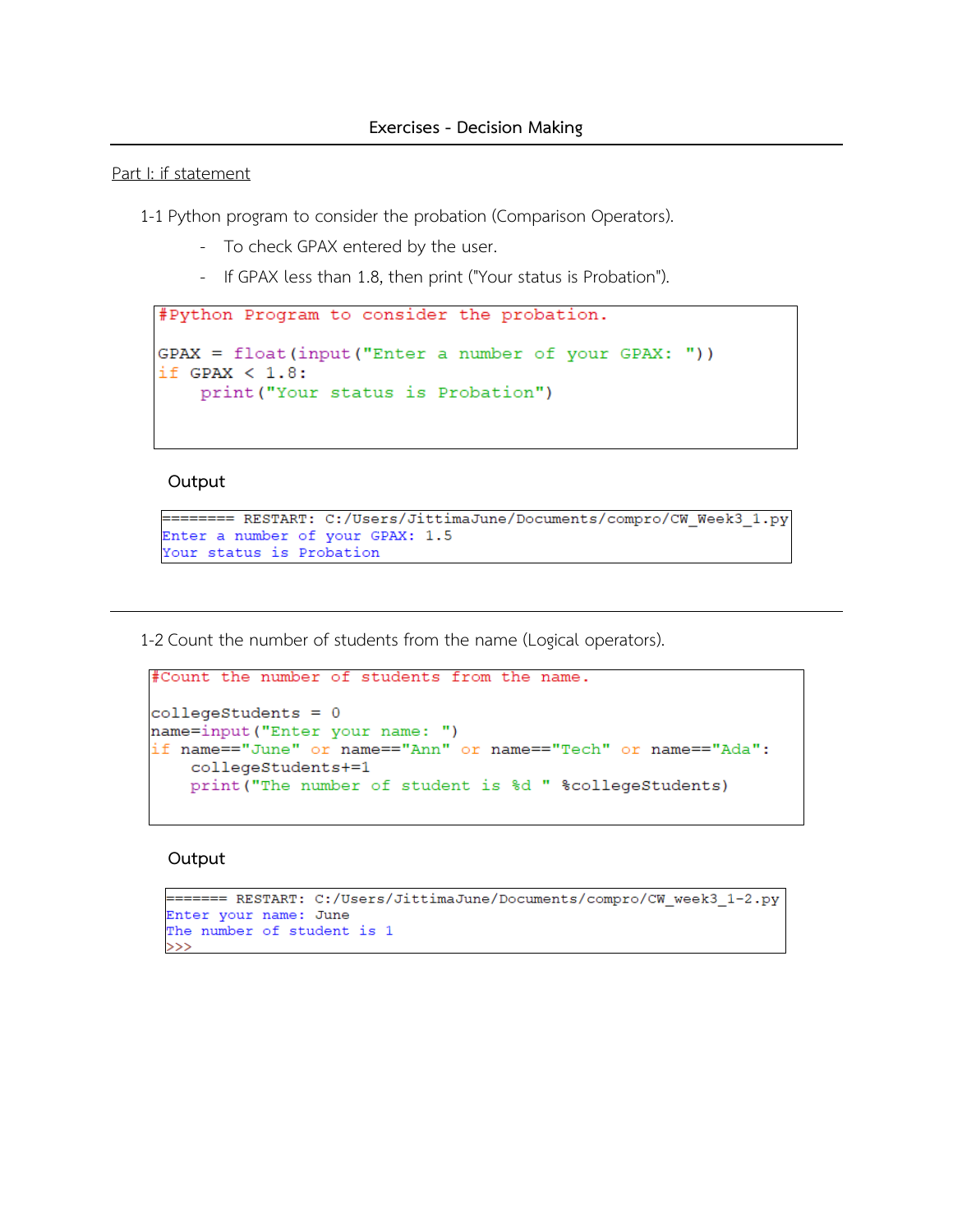1-3 Check car type from car brand (Membership Operators).

```
#Check car type from car brand.
my_car=input("Enter the brand of your car: ")
if my car in ["Honda", "Toyota", "Nissan", "Mazda", "Isuzu", "Mitsubishi"]:
    print ("My car is a Japanese car.")
```

```
======= RESTART: C:/Users/JittimaJune/Documents/compro/
Enter the brand of your car: Toyota
My car is a Japanese car.
```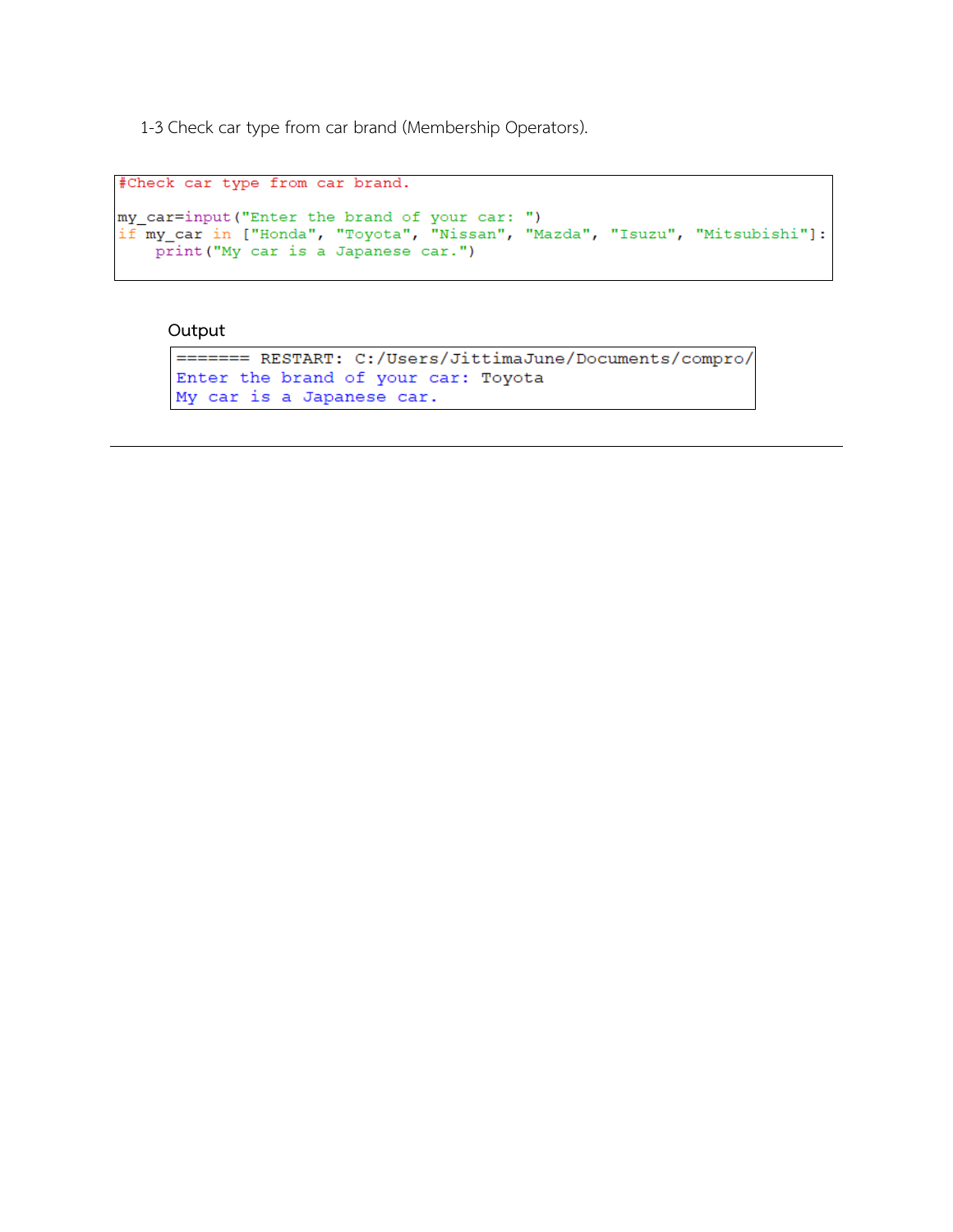## Part II: if...else statement

2-1 Python program to if a Number is Odd or Even.

- To check whether a number entered by the user is even or odd.
- If the number(x) is odd, then print ("x is Odd number").
- If the number(x) is even, then print ("x is Even number")

```
# To check if the input number is odd or even.
# A number is even if division by 2 give a remainder of 0.
# If remainder is 1, it is odd number.
num = int(input("Enter a number: "))if (num \frac{1}{2} 2) == 0:
  print ("{0} is Even". format (num))
else:
   print("0) is Odd". format (num))
```

```
======= RESTART: C:/Users/JittimaJune/Documents/compro/CW week3 2-1.py
Enter a number: 16
16 is Even
\gg======= RESTART: C:/Users/JittimaJune/Documents/compro/CW week3 2-1.py
Enter a number: 25
25 is Odd>>>
```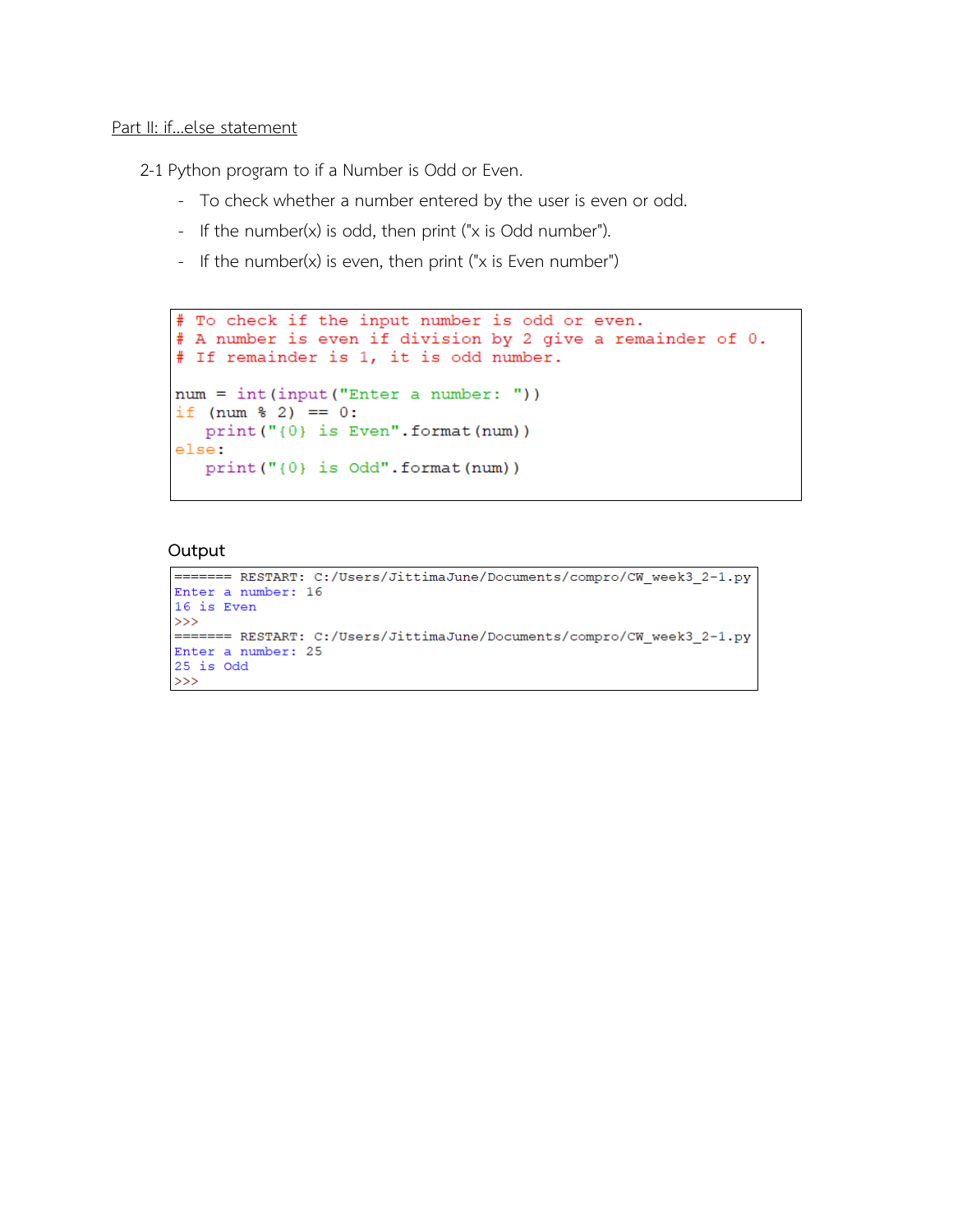- 2-2 Python program to check you are an adult or not.
	- Entered the age from users.
	- If the age greater than or equal to 18, then print "Adult".
	- If the condition is False print "Not an adult".
	- After that print "Tell me more about yourself".

```
& CW_week3_2-2.py - C:\Users\JittimaJune\Documents\compro\CW_week3_2-2.py (3.7.1)
File Edit Format Run Options Window Help
# To check the age
# if age greater than or equal to 18?
age = int(input("How old are you: "))if (age >= 18):
    print ("Adult")
else:
    print ("Not an adult")
print ("Tell me more about yourself")
```

```
======= RESTART: C:\Users\JittimaJune\Documents\compro\CW_week3_2-2.py
How old are you: 18
Adult
Tell me more about yourself
>>>======= RESTART: C:\Users\JittimaJune\Documents\compro\CW week3 2-2.py
How old are you: 10
Not an adult
Tell me more about yourself
>>>
```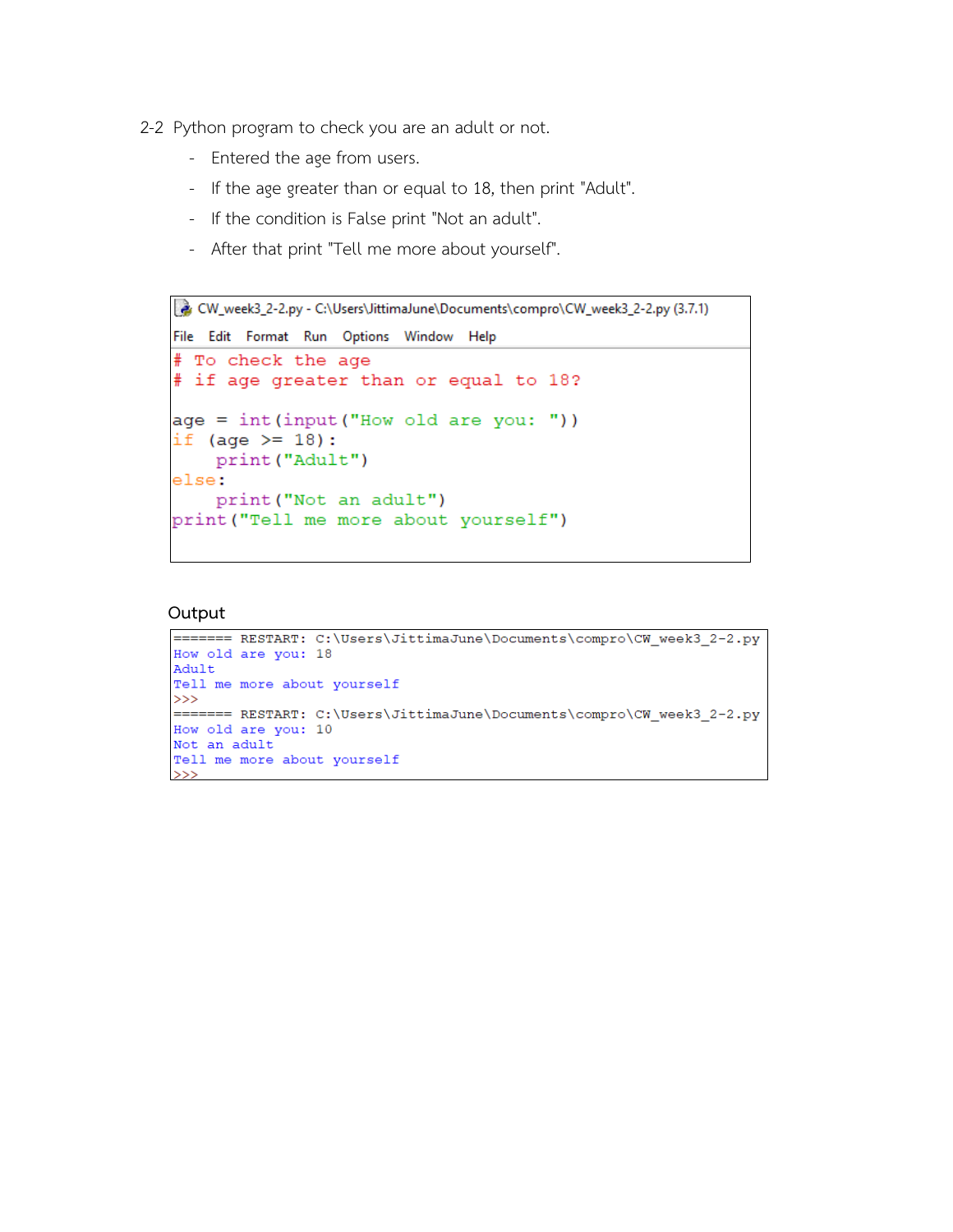## **Part III: Nested if statement**

3-1 Python program to check your age

- Prompts the user to enter your age.
- The program will first determine if the user is older than 21.
- If that is the case, the program will additionally check if the user is older than 100.
- If that is the case, it will print the corresponding message, indicating that the user is too old ('You are too old, go away!').
- If the user entered a number between 21 and 100, the Welcome, you are of the right age! message will be printed.
- If the user has entered a number less than 21, he will be informed that 'You are too young, go away!'.

```
CW_week3_3-1.py - C:/Users/JittimaJune/Documents/compro/CW_week3_3-1.py (3.7.1)
File Edit Format Run Options Window Help
#Python program to check your age
#Nested if statement
x = int(input('Enter your age: '))if x > 21:
    if x > 100:
        print ('You are too old, go away!')
    else:
       print ('Welcome, you are of the right age!')
else:
    print ('You are too young, go away!')
```

```
======= RESTART: C:/Users/JittimaJune/Documents/compro/CW_week3_3-1.py
-----
Enter your age: 33
Welcome, you are of the right age!
>>======= RESTART: C:/Users/JittimaJune/Documents/compro/CW week3_3-1.py
فالمنافذ
Enter your age: 20
You are too young, go away!
\gg======= RESTART: C:/Users/JittimaJune/Documents/compro/CW week3 3-1.py
-----
Enter your age: 100
Welcome, you are of the right age!
>>======= RESTART: C:/Users/JittimaJune/Documents/compro/CW_week3_3-1.py
=====
Enter your age: 101
You are too old, go away!
```